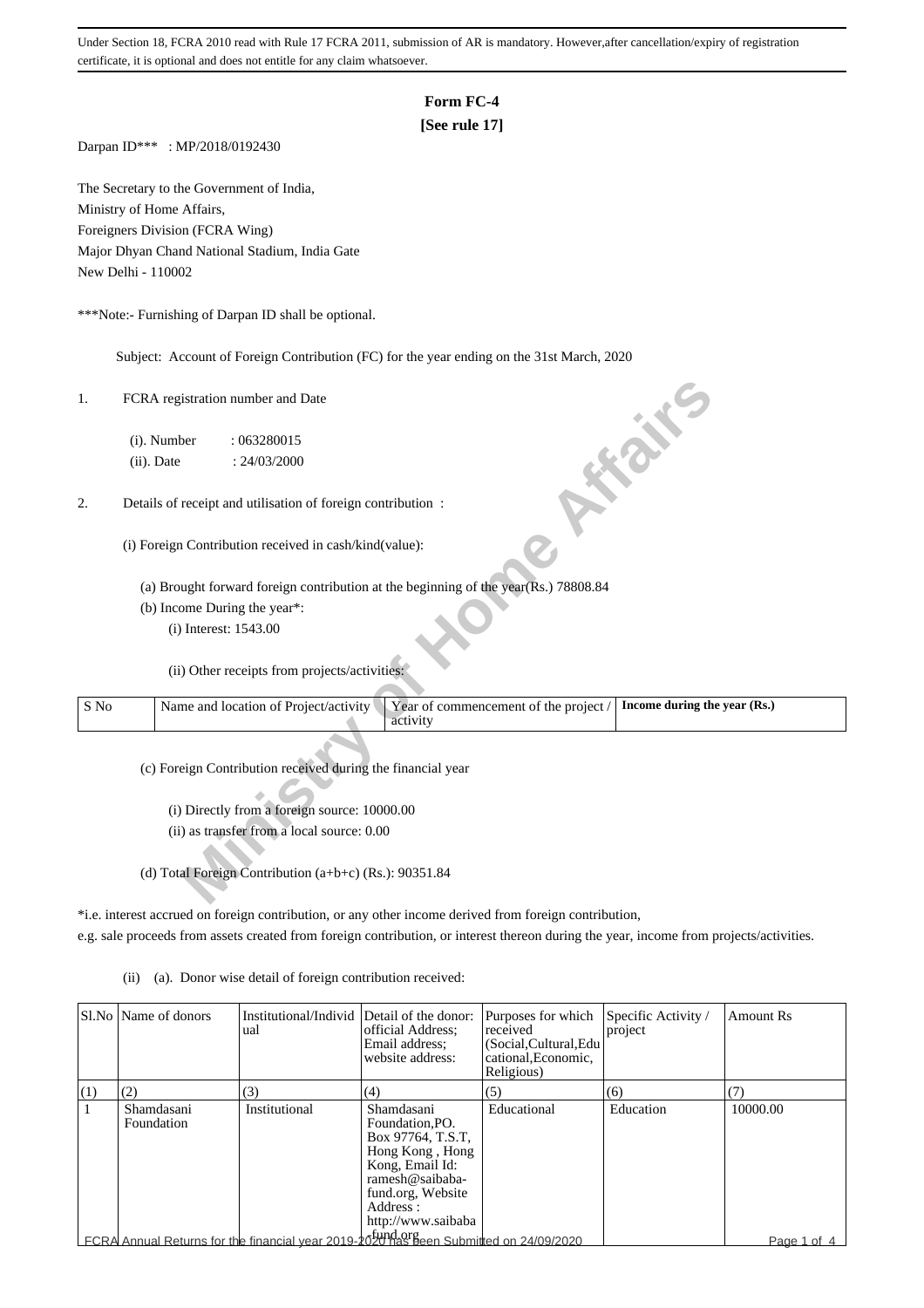#### (b) Cumulative purpose-wise amount of all foreign contribution donation received :

| Sl.No | <b>Purpose</b> | ،mount   |
|-------|----------------|----------|
|       | Social         | 10000.00 |

### 3. Details of Utilization of foreign contribution:

(a) Details of activities/projects for which foreign contribution has been received and utilised (in rupees)

| Sl. No. | Name of<br>project/acti ocation<br>vity                                                                                                                                                                                                                                                                                                                                                                                 | Address/L                                      | Previous Balance |                                                            |         | Receipt during the year                                                                                                                                                                      | Utilised |         | Balance |          |
|---------|-------------------------------------------------------------------------------------------------------------------------------------------------------------------------------------------------------------------------------------------------------------------------------------------------------------------------------------------------------------------------------------------------------------------------|------------------------------------------------|------------------|------------------------------------------------------------|---------|----------------------------------------------------------------------------------------------------------------------------------------------------------------------------------------------|----------|---------|---------|----------|
|         |                                                                                                                                                                                                                                                                                                                                                                                                                         |                                                | In cash          | In Kind                                                    | In cash | In Kind                                                                                                                                                                                      | In cash  | In Kind | In cash | In Kind  |
| (1)     | (2)                                                                                                                                                                                                                                                                                                                                                                                                                     | (3)                                            | (4)              | (5)                                                        | (6)     | (7)                                                                                                                                                                                          | (8)      | (9)     | (10)    | (11)     |
| 1       | Education                                                                                                                                                                                                                                                                                                                                                                                                               | Datia<br>Datia<br>Madhya<br>Pradesh47<br>5661  | 0.00             | 4800.00                                                    | 4300.00 | 10000.00                                                                                                                                                                                     | 0.00     | 4300.00 | 4300.00 | 10500.00 |
| Total   |                                                                                                                                                                                                                                                                                                                                                                                                                         |                                                | 0.00             | 4800.00                                                    | 4300.00 | 10000.00                                                                                                                                                                                     | 0.00     | 4300.00 | 4300.00 | 10500.00 |
|         | (b) Details of utilisation of foreign contribution:<br>** It is affirmed that the utilisation of foreign contribution is not in contravention of the provisions contained in the Foreign<br>Contribution(Regulation) Act, 2010 (42 of 2010) and more particularly in section 9 and section 12 of the Act which, inter-alia, states that<br>the acceptance of foreign contribution is not likely to affect prejudicially | (Regulation) Rules, 2011 (Rs.) :0.00           |                  |                                                            |         | (i) Total Utilisation** for projects as per aims and objectives of the association $(Rs.)$ :50216.00<br>(ii) Total administrative expenses as provided in rule 5 of the Foreign Contribution |          |         |         |          |
|         |                                                                                                                                                                                                                                                                                                                                                                                                                         |                                                |                  |                                                            |         |                                                                                                                                                                                              |          |         |         |          |
|         |                                                                                                                                                                                                                                                                                                                                                                                                                         | (A) the soverignty and integrity of india; or. |                  |                                                            |         |                                                                                                                                                                                              |          |         |         |          |
|         |                                                                                                                                                                                                                                                                                                                                                                                                                         |                                                |                  |                                                            |         | (B) the security, strategic, scientific or echnomic interest of the state; or                                                                                                                |          |         |         |          |
|         |                                                                                                                                                                                                                                                                                                                                                                                                                         | (C) the public interest; or                    |                  |                                                            |         |                                                                                                                                                                                              |          |         |         |          |
|         |                                                                                                                                                                                                                                                                                                                                                                                                                         |                                                |                  | (D) freedom or fairness of election to any legistature; or |         |                                                                                                                                                                                              |          |         |         |          |
|         |                                                                                                                                                                                                                                                                                                                                                                                                                         |                                                |                  | (E) friendly relations with any foreign state; or          |         |                                                                                                                                                                                              |          |         |         |          |
|         | (c) Total purchase of fresh assets (Rs.)                                                                                                                                                                                                                                                                                                                                                                                |                                                |                  |                                                            |         | (F) harmony between religious, racial, social, lingusitic or relgional groups, castes or communities.                                                                                        |          |         |         |          |
|         |                                                                                                                                                                                                                                                                                                                                                                                                                         |                                                |                  |                                                            |         |                                                                                                                                                                                              |          |         |         |          |

- (ii) Total administrative expenses as provided in rule 5 of the Foreign Contribution
	- (Regulation) Rules, 2011 (Rs.) :0.00

## (c) Total purchase of fresh assets (Rs.)

|  |  | Sl.<br>No. | name<br>Association<br>the<br> V1tV<br>$\Delta$ $\alpha$ $\beta$<br>ാ f<br>◝ | Details | Purpose | - Rs.<br>`otai |
|--|--|------------|------------------------------------------------------------------------------|---------|---------|----------------|
|--|--|------------|------------------------------------------------------------------------------|---------|---------|----------------|

### (d) FC transferred to other associations

| $\sim$<br>C1<br>No.<br>ىلەت | association<br>che<br>lame | Date<br>. | rnose        | Amount   |
|-----------------------------|----------------------------|-----------|--------------|----------|
|                             | $\sim$<br>∼                |           | $\mathbf{4}$ | . .<br>ັ |

(e) Total utilisation In the year (Rs.)(b+c+d) 50216.00

### 4. Details Of unutilised foreign contribution:

### (i) Total FC invested in term Deposits (Rs.):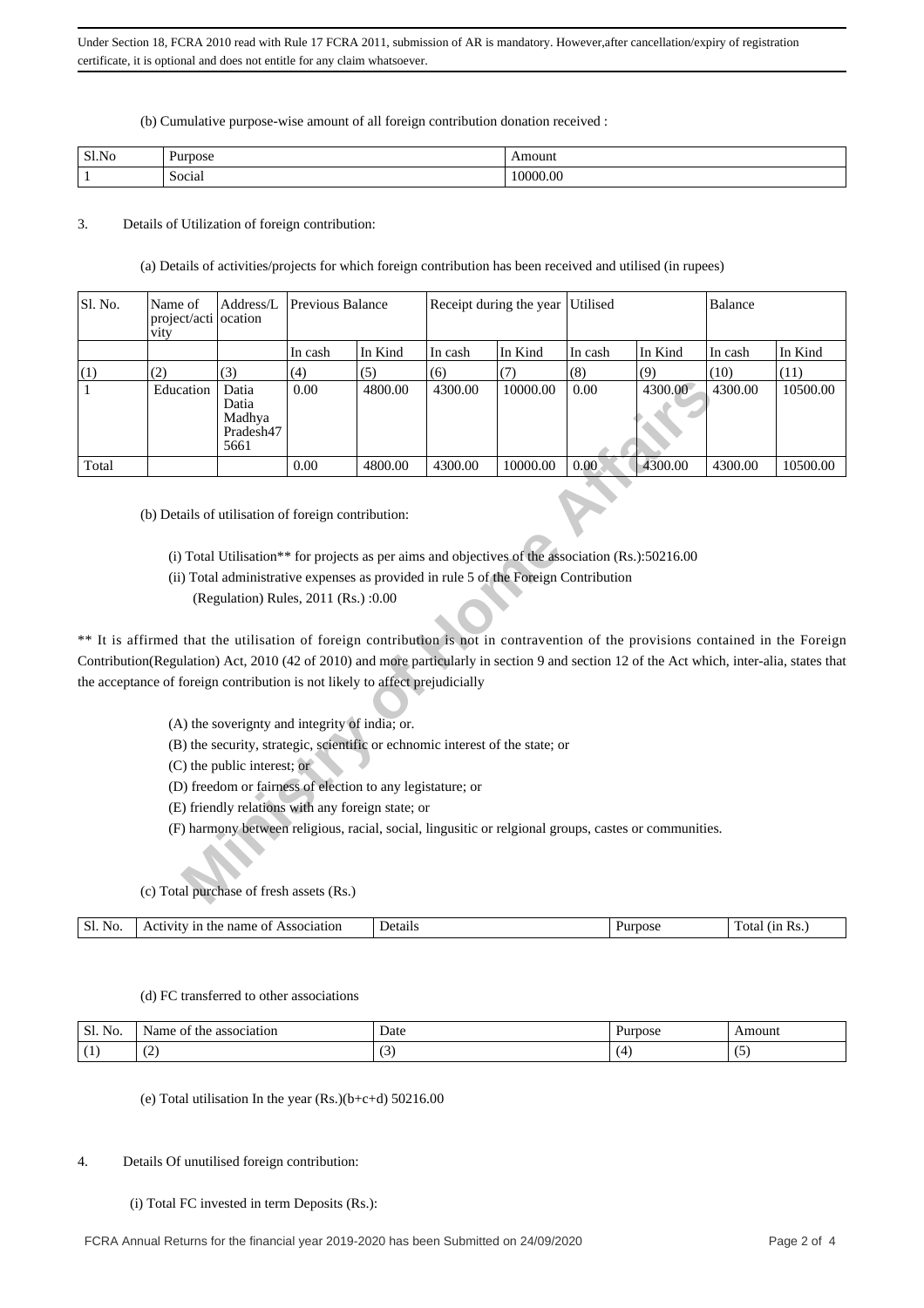| Sl. No. | <b>Details</b>                   | Total( in Rs.) |
|---------|----------------------------------|----------------|
| (i)     | Opening Balance of FD            | 0.00           |
| (ii)    | FD made during the year          | 0.00           |
| (iii)   | Less: realisation of previous FD | 0.00           |
|         | Closing balance of FD            | 0.00           |

(ii) Balance of unutilised foreign contribution, in cash/bank, at the end of the year(Rs):

- (a) Cash in hand: 4300.00
- (b) in FC designated bank account: 10000.00
- (c) in utilisation bank account(s): 500.00
- 5. Details of foreigners as Key functionary/working/associated: 0
- 6. Details of Land and Building remained unutilised for more than two year:

| ' Sl. No. | Location of Land and<br>Building | Year of acquisition    | Purpose of acquisition | Reason of unutilisation |
|-----------|----------------------------------|------------------------|------------------------|-------------------------|
|           | $\sqrt{2}$<br>. <u>. .</u>       | $\sqrt{2}$<br><b>、</b> | (4)                    | $\sim$                  |

| Name of the<br>Bank           | <b>Branch Address</b><br>With pincode)                                                  | Phone No.    | E-mail                                 | <b>IFSC</b> Code | Account No               | Date of Opening<br>Account |
|-------------------------------|-----------------------------------------------------------------------------------------|--------------|----------------------------------------|------------------|--------------------------|----------------------------|
|                               | (2)                                                                                     | (3).         | (4)                                    | $\mathcal{L}$    | (6)                      |                            |
| <b>STATE BANK</b><br>OF INDIA | Branch Padav,<br>Gwalior, Madhya  <br>Pradesh,<br>Gwalior, Madhya  <br>Pradesh, Gwalior | 0751-2437599 | $\dot{\text{b}}$ i.10216@sbi.c<br>0.1n | SBIN0050585      | XXXXXXX5635   02/04/2007 |                            |

### (b) Details of all utilization bank accounts for utilization of Foregin Contribution (As on 31st March of the year ending)

| Sl. No.                              | Location of Land and<br><b>Building</b> |                                                                                                           |               | Year of acquisition<br>Purpose of acquisition |                                                                                                                                                |                     | Reason of unutilisation    |  |
|--------------------------------------|-----------------------------------------|-----------------------------------------------------------------------------------------------------------|---------------|-----------------------------------------------|------------------------------------------------------------------------------------------------------------------------------------------------|---------------------|----------------------------|--|
| (1)                                  | (2)                                     |                                                                                                           | (3)           | (4)                                           |                                                                                                                                                | (5)                 |                            |  |
| (7)                                  |                                         |                                                                                                           |               |                                               | (a) Details of designated FC bank account for receipt of Foreign Contribution (As on 31st March of the year ending):                           |                     |                            |  |
| Name of the<br>Bank                  |                                         | <b>Branch Address</b><br>With pincode)                                                                    | Phone No.     | E-mail                                        | <b>IFSC</b> Code                                                                                                                               | <b>Account No</b>   | Date of Opening<br>Account |  |
| (1)                                  |                                         | (2)                                                                                                       | (3).          | (4)                                           | (5)                                                                                                                                            | (6)                 | (7)                        |  |
| <b>STATE BANK</b><br>OF INDIA        |                                         | Branch Padav,<br>Gwalior, Madhya<br>Pradesh,<br>Gwalior, Madhya<br>Pradesh, Gwalior                       | 0751-2437599  | sbi.10216@sbi.c<br>o.in                       | SBIN0050585                                                                                                                                    | XXXXXXX5635         | 02/04/2007                 |  |
| Name of the<br>Bank                  |                                         | <b>Branch Address</b><br>With pincode)                                                                    | Phone No.     | E-mail                                        | (b) Details of all utilization bank accounts for utilization of Foregin Contribution (As on 31st March of the year ending)<br><b>IFSC Code</b> | Account No          | Date of Opening<br>Account |  |
| (1)                                  |                                         | (2)                                                                                                       | (3).          | (4)                                           | (5)                                                                                                                                            | (6)                 | (7)                        |  |
| <b>IDBI BANK</b><br><b>LTD</b>       |                                         | <b>SDM Road</b><br>Gwalior (M.P.),<br>Gwalior, Madhya<br>Pradesh, Gwalior                                 | 0751-49260002 | ibkl0000056@id<br>bi.co.in                    | <b>IBKL0000056</b>                                                                                                                             | XXXXXXXXX<br>XX1104 | 20/07/2009                 |  |
| <b>ICICI BANK</b><br><b>LTD</b>      |                                         | City Centre,<br>Gwalior (M.P.).<br>Gwalior, Madhya<br>Pradesh, Gwalior                                    | 7389942449    | customercare@ic<br>icibank.com                | ICIC0000197                                                                                                                                    | XXXXXXX42<br>73     | 19/01/2009                 |  |
| <b>UNION BANK</b><br><b>OF INDIA</b> |                                         | Miss Hill School,<br>Near Kala<br>Vithika Padav<br>Gwalior-474002,<br>Gwalior, Madhya<br>Pradesh, Gwalior | 0751-2326329  | cbsmisshill@uni<br>onbankofindia.co<br>m      | <b>UBIN0551708</b>                                                                                                                             | XXXXXXXXX<br>XX8987 | 04/04/2000                 |  |

#### **Declaration**

I hereby declare that the above particulars furnished by me are true and correct

I also affirm that the receipt of foreign contribution and its utilization have not been violative of any of the provisions of the Foreign Contribution (Regulation) Act, 2010, rules, notifications/ orders issued there under from time to time and the foreign contribution was utilized for the purpose(s) for which the association was granted registration/ prior permission by the Central Government.



SIDDHARTH VERMA [Name of the Chief Functionary 4